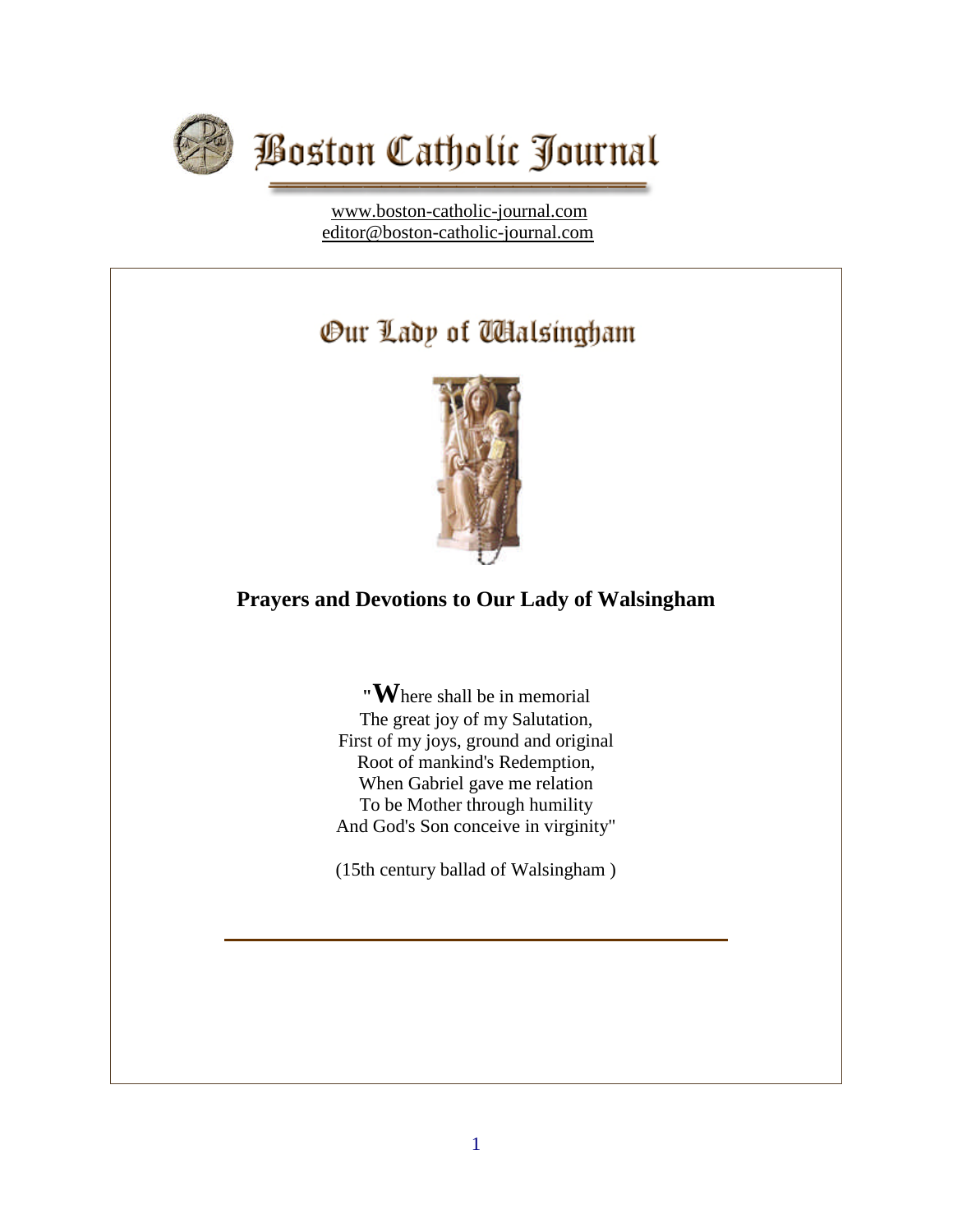### *Angelus*

**T**he prayers and devotions most associated with Walsingham are of course the prayer of the Angel Gabriel unto Mary, 'Hail full of grace the Lord is with thee!', and the prayer known to Catholics as the *Angelus*.

The Angelus, when it is customary for the bells to ring three times a day to consecrate the hours of 6 am, 12 noon, and 6 pm, is a beautiful prayer. The daily life of the medieval man was punctuated and set apart by its recitation. It is a prayer which perhaps we could renew once again our devotion to Mary and through it offer our thanksgiving to God for the redemption.

> *Angelus Domini nuntiavit Mariae. Et concepit de Spiritu Sancto. Ave Maria. Ecce ancilla Domini. Fiat mihi secundum verbum tuum. Ave Maria. Et Verbum caro factum est. Et habitavit in nobis. Ave Maria. Ora pro nobis, sancta Dei Genitrix. Ut digni efficiamur promissionibus Christi.*

#### **Oremus**

Gratiam tuam, quaesumus Domine, mentibus nostris infunde: ut qui, Angelo nuntiante, Christi Filii tui incarnationem cognovimus, per passionem ejus et crucem ad resurrectionis gloriam perducamur. Per eumdem Christum Dominum nostrum. Amen.

The angel of the Lord declared unto Mary. And she conceived of the Holy Ghost. Hail Mary. Behold the handmaid of the Lord. Be it done unto me according to Thy word. Hail Mary.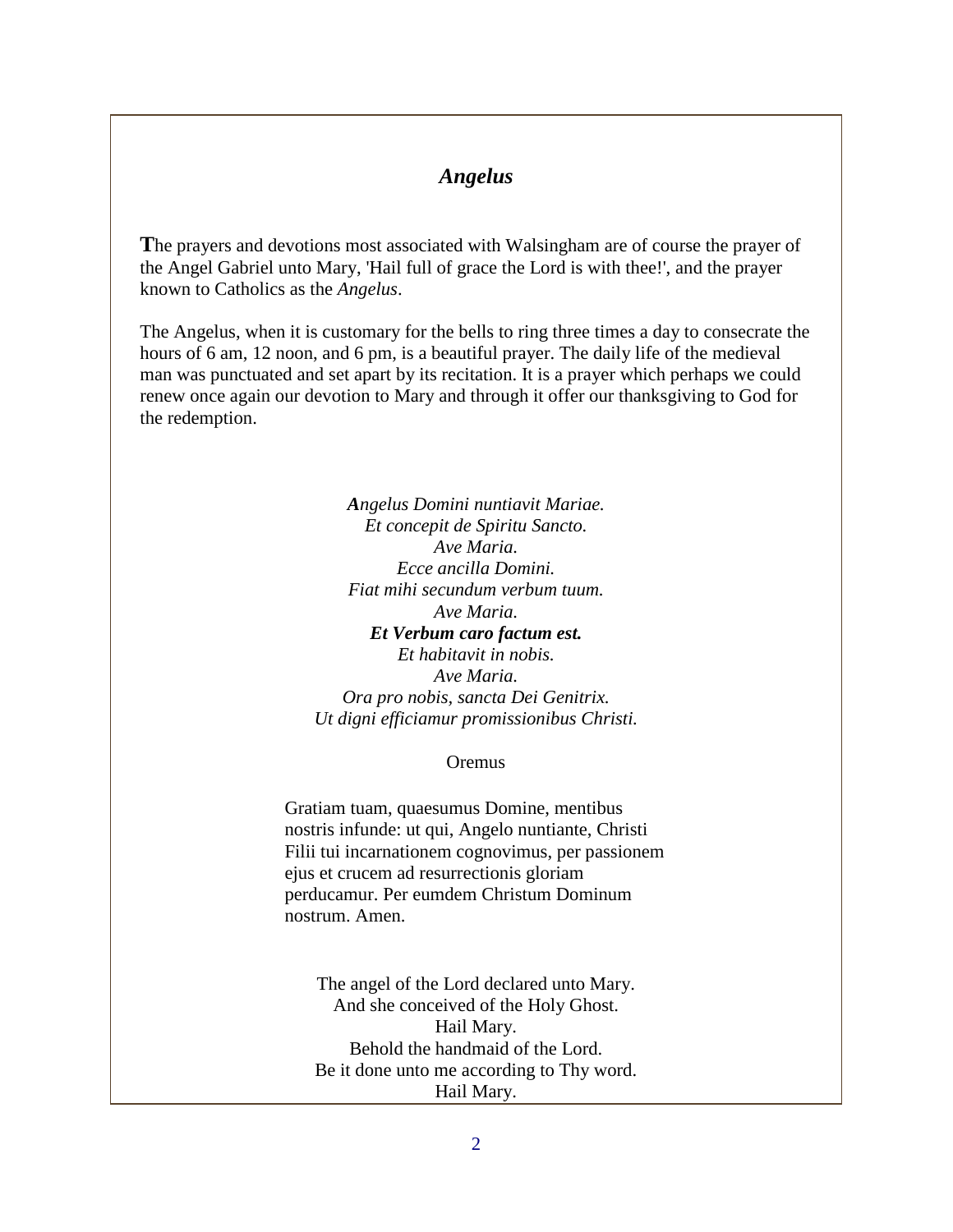**And the Word was made flesh.** And dwelt among us. Hail Mary. Pray for us, O holy Mother of God. That we may be made worthy of the promises of Christ.

Let us pray

Pour forth, we beseech Thee, O Lord, Thy grace into our hearts, that we to whom the Incarnation of Christ, Thy Son, was made known by the message of an angel, may by His Passion and Cross be brought to the glory of His resurrection. Through the same Christ our Lord. Amen.

Then of course there is the Devotion of the Rosary, here you might like to unite your prayers and aspirations to the prayers of those Pilgrims who will walk the Holy Mile from the Slipper Chapel to Walsingham this day.

Then there is the prayer for England, but its aspirations can be those of the human heart anywhere in this world, for in reality the whole world is Mary's Dowry.

# **A Prayer for England**

**O** Blessed Virgin Mary, Mother of God and our most gentle Queen and Mother look down with mercy upon England your Dowry, and upon us all who greatly hope and trust in you. By you it was that Jesus Our Saviour and our hope, was given to the world: and he has given you to us that we may hope still more.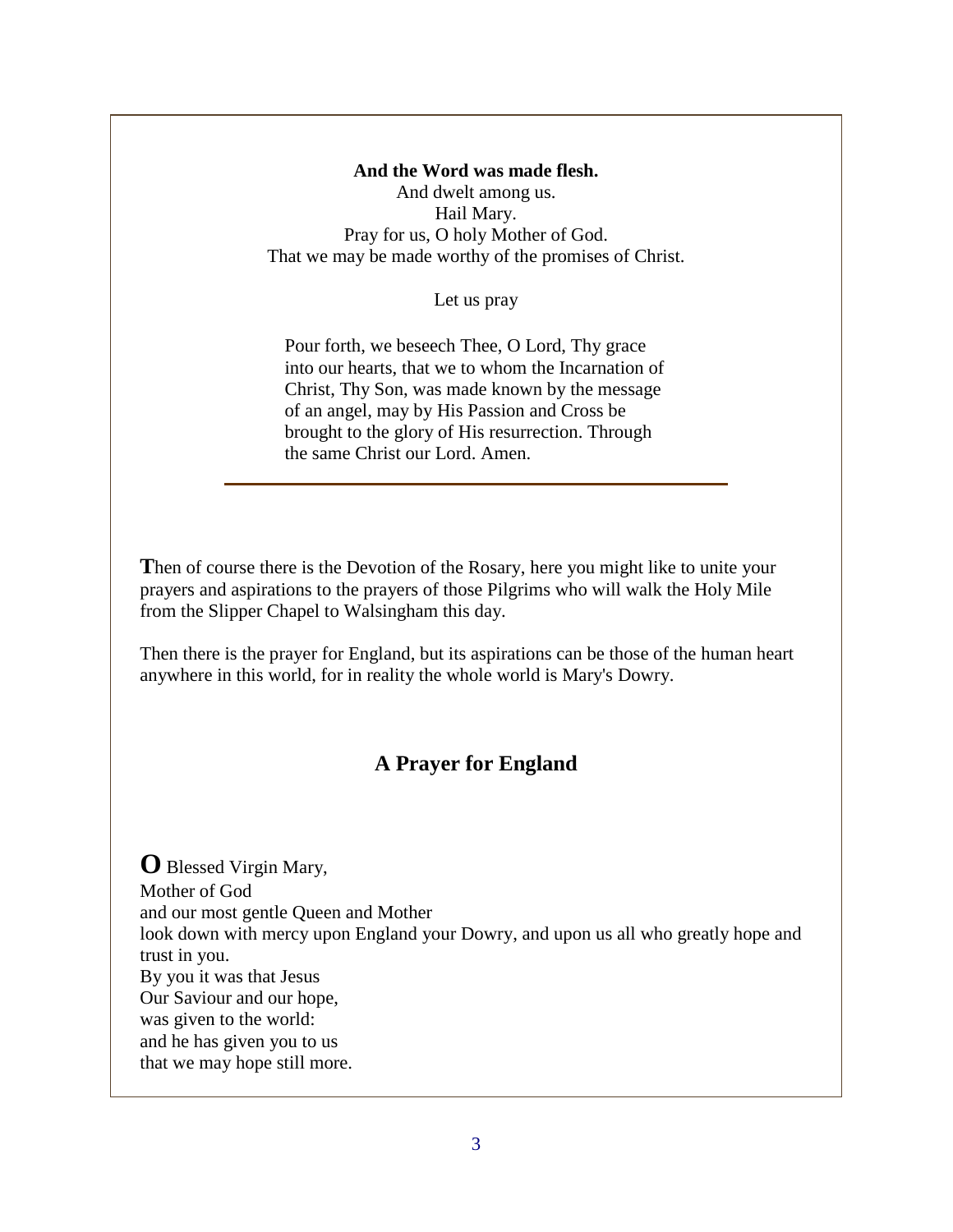Plead for us your children,

whom you did receive at the foot of the cross, O sorrowful Mother, Intercede for our separated brethren, that with us in the one true fold they may be united to the Chief Shepherd, the Vicar of your Son.

Pray for us all, Dear Mother,

that by faith fruitful in good works

we may all deserve to see and praise God, together with you in our heavenly home. Amen

Our Lady of Walsingham, pray for us. St Catherine, pray for us. St Lawrence , pray for us, St Thomas Becket, pray for us. Martyrs of England and Wales, pray for us.

\* It is an age old tradition to sing the beautiful *Salve Regina*, unaccompanied in Latin, to honour Our Lady of Walsingham.

# **The Litany to Our Lady of Walsingham**

| Lord have mercy on us,             | $\mathbb{R}/$ Lord have mercy on us.     |
|------------------------------------|------------------------------------------|
| Christ have mercy on us,           | $\mathbb{R}/$ Christ have mercy on us.   |
| Lord have mercy on us,             | $\mathbb{R}/$ Lord have mercy on us.     |
| Christ hear us,                    | <b>R</b> / Christ graciously hear us.    |
| God our Father in heaven,          | $\mathbb{R}/$ have mercy on us.          |
| God the Son Redeemer of the world, | $\mathbb{R}/$ have mercy on us.          |
| God the Holy Spirit,               | $\mathbf{R}/$ have mercy on us,          |
| Holy Trinity, One God,             | <b>R</b> / have mercy on us.             |
| Mary,                              | <b>R</b> / Pray to the Lord for us.      |
| Mary without sin,                  | $\mathbb{R}$ / Pray to the Lord for us,  |
| Mary God's Mother,                 | $\mathbb{R}$ / Pray to the Lord for us,  |
| Mary the Virgin,                   | <b>R</b> / Pray to the Lord for us.      |
| Mary taken to heaven,              | <b>R</b> / Pray to the Lord for us.      |
| Mary at Bethlehem,                 | <b>R</b> / Pray for all mothers.         |
| Mary at Nazareth,                  | <b>R</b> / Pray for all families.        |
| Mary at Cana,                      | <b>R</b> / Pray for all married couples. |
|                                    |                                          |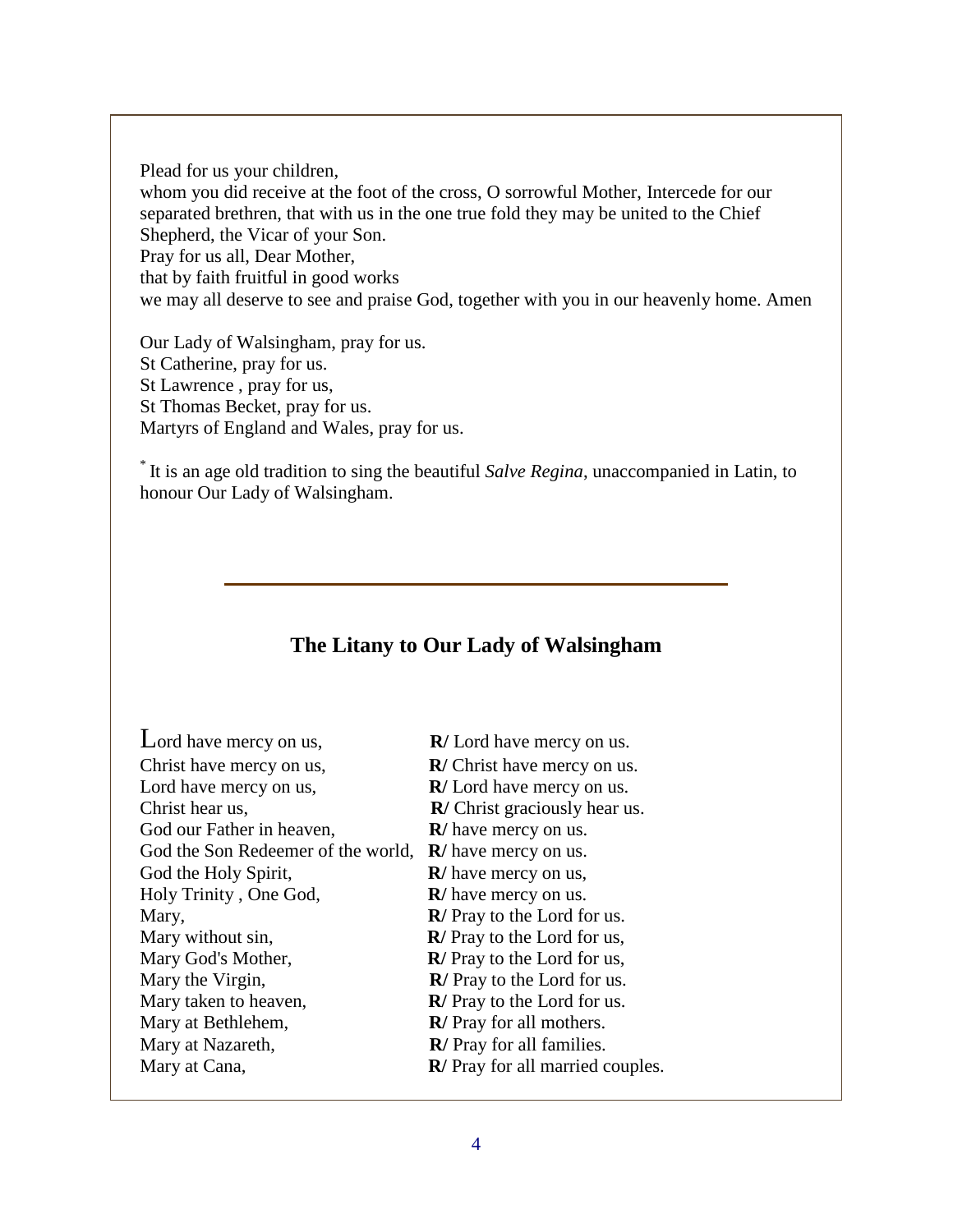| Mary at the Cross,                                                              | <b>R</b> / Pray for all who suffer. |
|---------------------------------------------------------------------------------|-------------------------------------|
| Mary in the upper Room,                                                         | R/ Pray for all who wait.           |
| Mary, Model of womanhood,                                                       | <b>R</b> / Pray for all women.      |
| Woman of faith,                                                                 | $\mathbb{R}/$ Keep us in mind.      |
| Woman of Hope, keep us in mind,                                                 | $\mathbb{R}/$ Keep us in mind.      |
| Woman of charity,                                                               | $\mathbb{R}/$ keep us in mind.      |
| Woman of suffering,                                                             | R/ Keep us in mind.                 |
| Woman of anxiety,                                                               | R/ Keep us in mind.                 |
| Woman of humility,                                                              | R/ Keep us in mind.                 |
| Woman of poverty,                                                               | $\mathbb{R}$ / Keep us in mind.     |
| Woman of purity,                                                                | R/ Keep us in mind.                 |
| Woman of obedience,                                                             | R/ Keep us in mind.                 |
| Woman who wondered,                                                             | <b>R</b> / Remember us to God.      |
| Woman who listened,                                                             | R/ Remember us to God.              |
| Woman who followed him,                                                         | <b>R</b> / Remember us to God.      |
| Woman who longed for him,                                                       | <b>R</b> / Remember us to God.      |
| Woman who loves him,                                                            | <b>R</b> / Remember us to God.      |
| Mother of God,                                                                  | <b>R</b> /Be our Mother always.     |
| Mother of the church                                                            | <b>R</b> /Be our Mother always.     |
| Mother of all priests,                                                          | <b>R</b> /Be our Mother always.     |
| Mother of all missionaries,                                                     | <b>R</b> /Be our Mother always.     |
| Mother of all women consecrated to your son,<br><b>R</b> /Be our Mother always. |                                     |
| Mother of Ty Mam Duw,                                                           | <b>R</b> /Be our Mother always.     |
| Mother of all men,                                                              | R/Be our Mother always.             |
| Mother we need you,                                                             | R/Be our Mother always.             |
| Mother who went on believing,                                                   | <b>R</b> /We thank God for you.     |
| Mother who never lost hope,                                                     | R/We thank God for you.             |
| Mother who loved to the end,                                                    | <b>R</b> /We thank God for you.     |

Alone of all women, Mother and virgin,

Mother most happy, Virgin Most pure,

now we, impure as we are, come to see you who are all pure: we salute you: we worship you as how we may with our humble offerings: may your Son grant us that, imitating his most holy manners, we also by the grace of the Holy Spirit, may deserve spiritually to conceive the Lord Jesus in our inmost soul, and once conceived, never to lose Him. Amen ( Prayer used by Erasmus at Walsingham)